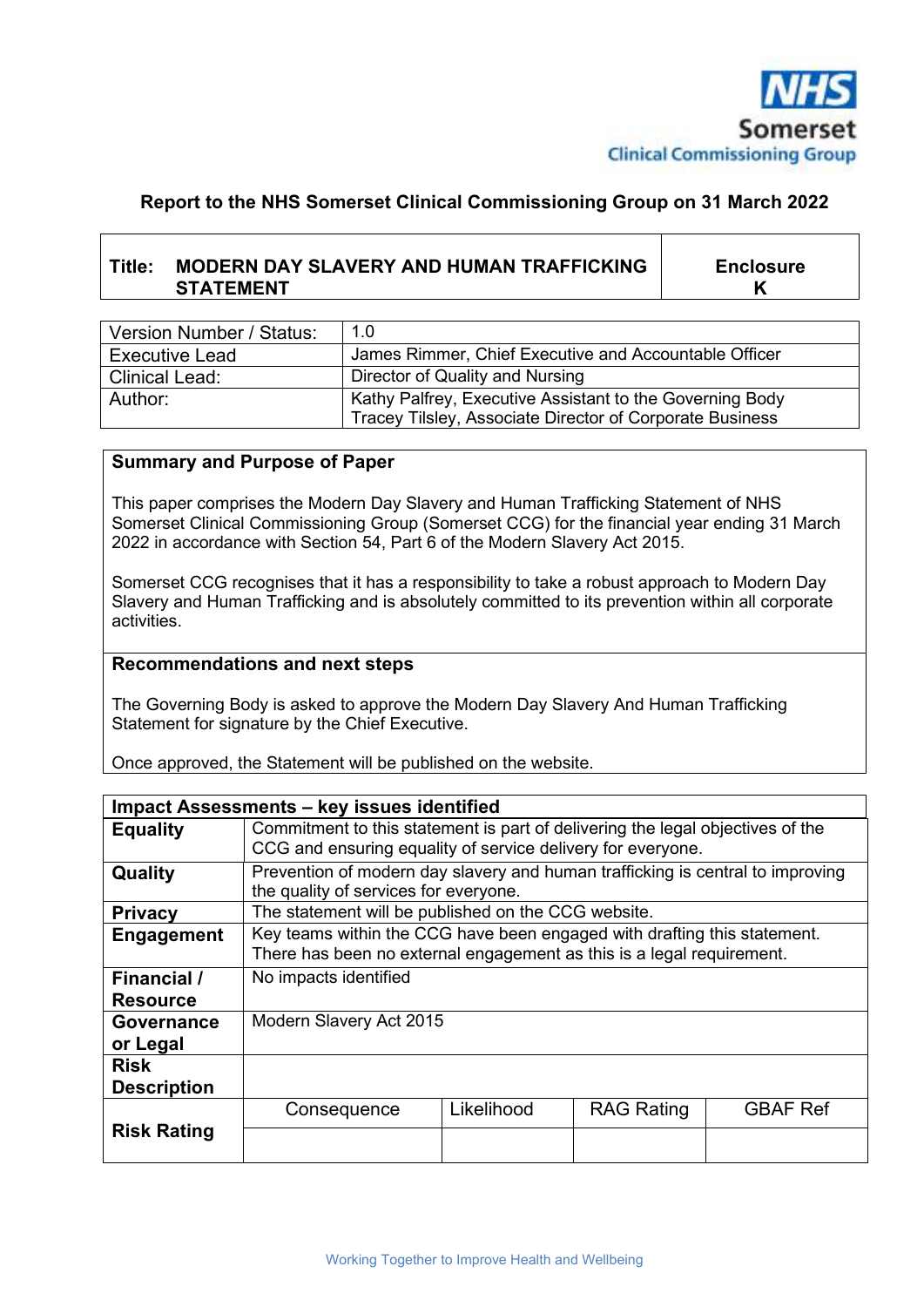

### **NHS SOMERSET CLINICAL COMMISSIONING GROUP'S RESPONSE TO THE REQUIREMENTS OF THE MODERN SLAVERY ACT 2015**

### **1 INTRODUCTION**

- 1.1 This paper comprises the Modern Day Slavery and Human Trafficking Statement of NHS Somerset Clinical Commissioning Group (Somerset CCG) for the financial year ending 31 March 2022 in accordance with **Section 54, Part 6** of the **Modern Slavery Act 2015.**
- 1.2 Somerset CCG recognises that it has a responsibility to take a robust approach to Modern Day Slavery and Human Trafficking and is absolutely committed to its prevention within all corporate activities.

#### 2 **DEFINITION OF OFFENCES**

#### **Modern Day Slavery, Servitude, Forced or Compulsory Labour**

- 2.1 A person commits an offence if:
	- i) the person holds another person in slavery or servitude and the circumstances are such that the person knows or ought to know that the other person is held in slavery or servitude

Or

 ii) the person requires another person to perform forced or compulsory labour and the circumstances are such that the person knows or ought to know that the other person is being required to perform forced or compulsory labour

#### **Human Trafficking**

- 2.2 A person commits an offence if the person arranges or facilitates the travel of another person (victim) with a view to the victim being exploited.
- 2.2 It is irrelevant whether the victim consents to travel and whether or not the victim is an adult or a child.

#### **Exploitation**

- 2.3 A person is exploited if one or more of the following issues are identified in relation to the victim:
	- i) slavery, servitude, forced or compulsory labour
	- ii) sexual exploitation
	- iii) removal of organs
	- iv) securing services by force, threats and deception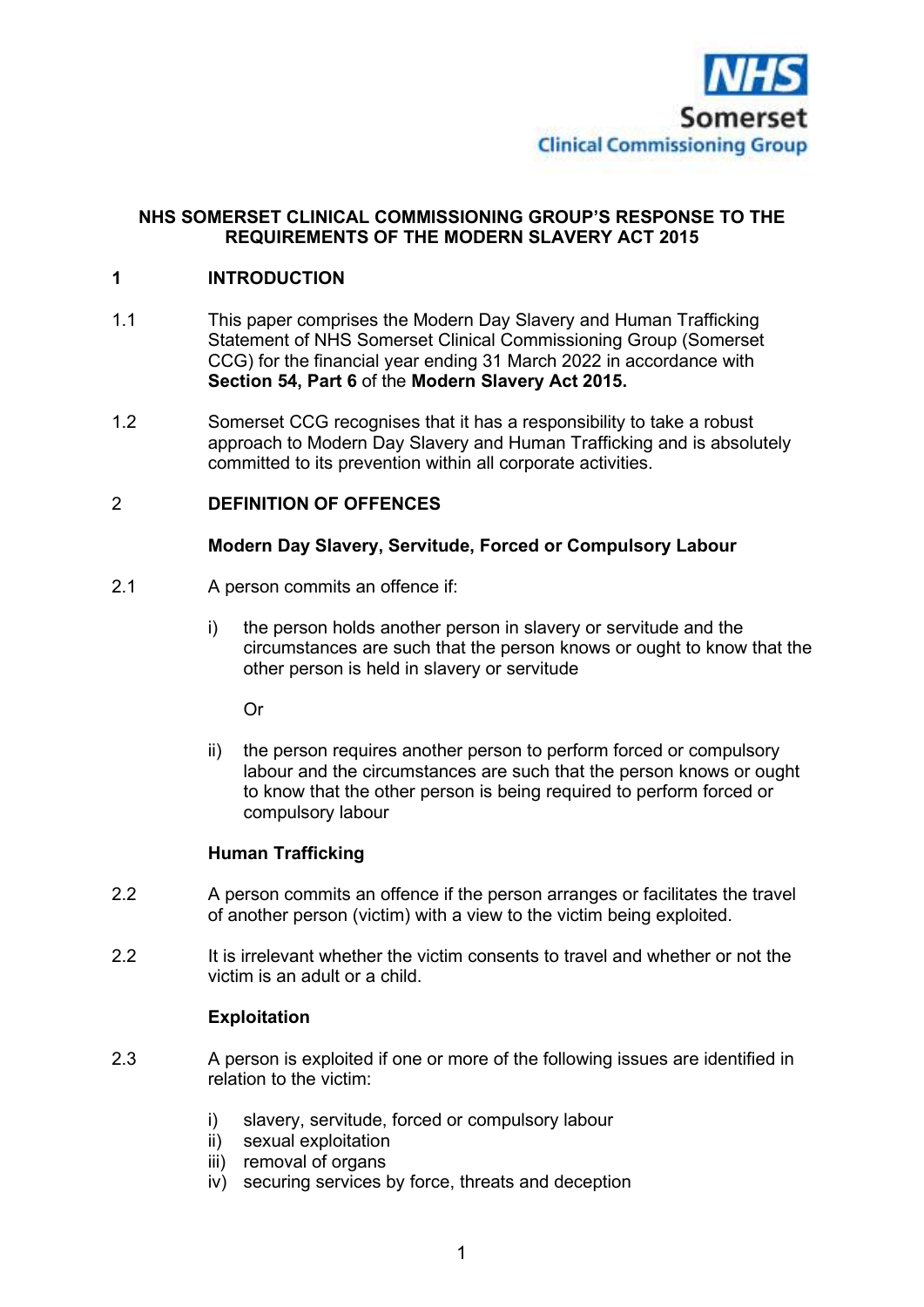## **3 ORGANISATIONAL GOVERNANCE STRUCTURE AND BUSINESS**

- 3.1 The Governing Body is supported by the following committees:
	- Audit Committee
	- Remuneration Committee
	- Primary Care Commissioning Committee
	- Clinical Executive Committee
	- Patient Safety and Quality Assurance Committee
	- Finance and Performance Committee
- 3.2 The Chief Executive/Accountable Officer and the Director of Quality and Nursing are both members of the Governing Body.
- 3.3 Matters of Safeguarding are brought to the Patient Safety and Quality Assurance Committee and are reported to the Governing Body on an exceptional basis. The Director of Quality and Nursing is a member of the Patient Safety and Quality Assurance Committee.
- 3.4 Somerset CCG has a clear line of accountability for safeguarding: An Accountable Officer and Executive Lead for Safeguarding are in place, and responsibility for Safeguarding Children and Adults at risk is within the portfolio of the Director of Quality and Nursing.
- 3.5 The Designated and Deputy Designated Nurses for Safeguarding Children, the Designated and Deputy Designated Nurses for Safeguarding Adults, Designated Nurse Children Looked After, Designated Doctor Safeguarding Children, CHC Safeguarding Team and the Clinical Lead/Named GP for Safeguarding Children & Adults, are an integral part of CCG activity.
- 3.6 Somerset CCG also works closely with Somerset County Council, Somerset Safeguarding Adults Board, Somerset Safeguarding Children Partnership and the Safer Somerset Partnership Board and key agencies on matters of safeguarding, including Modern Slavery and Human Trafficking.

### **4 PROCUREMENT AND SUPPLY CHAINS**

- 4.1 In addition to our commitment to ensure that there is due diligence in relation to Modern Slavery and our procurement and supply chains, the CCG also recognises that it is a partner in the multi agency activity to prevent people being exploited and the response to any incidence of modern slavery in the CCG area. Somerset CCG recognises safeguarding as a high priority for the organisation. To achieve this, we ensure we have arrangements in place to provide strong leadership, vision and direction for safeguarding. We make sure we have clear, accessible policies and procedures in line with relevant legislation, statutory guidance and best practice.
- 4.2 Somerset CCG ensures that organisations commissioned to provide services have appropriate systems that safeguard children in line with section 11 of the Children Act (2004), and adults in line with The Care Act (2014), who may be experiencing abuse and exploitation as set out in the above legislation and The Modern Slavery Act (2015).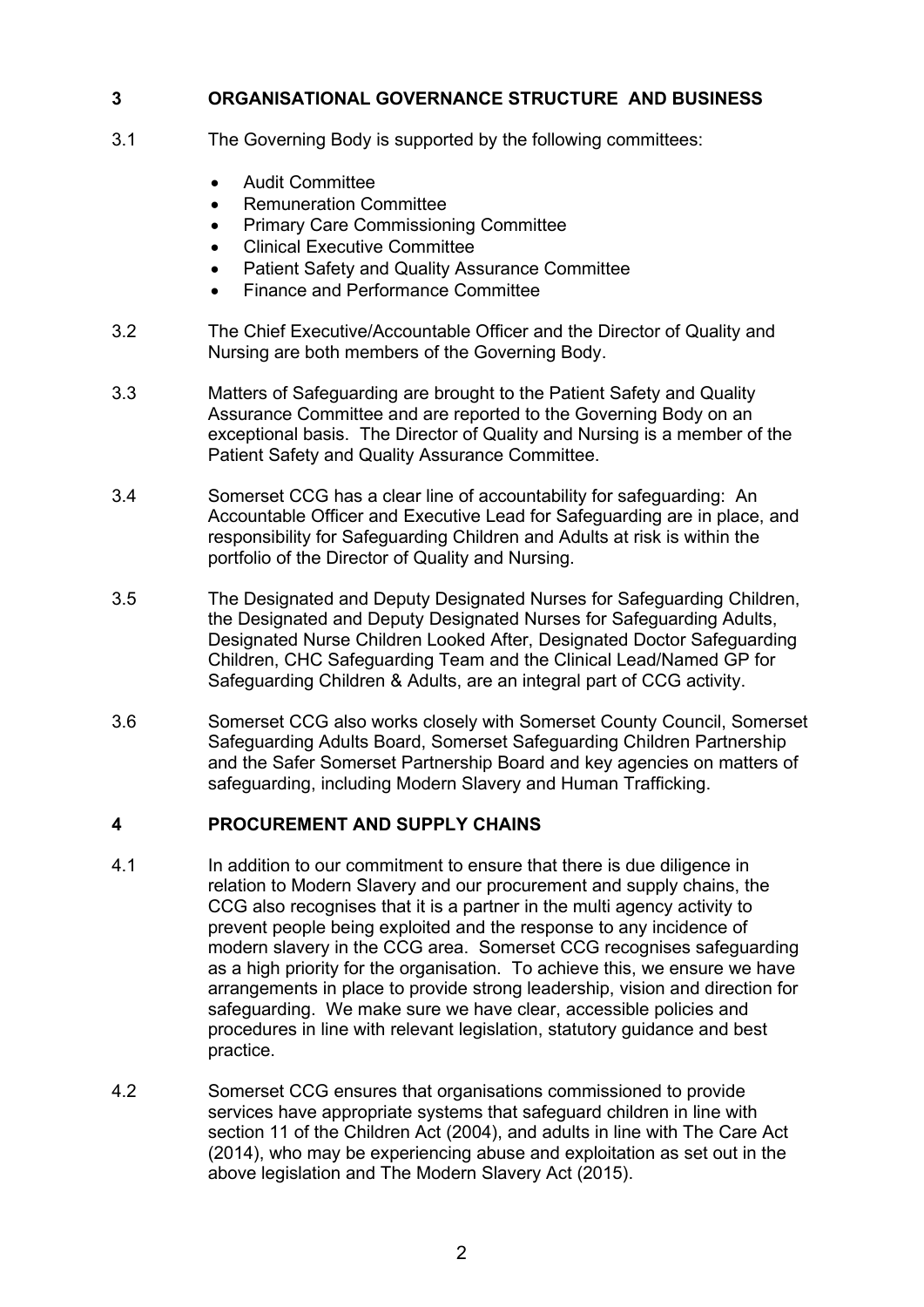- 4.3 The CCG's Procurement Policy and Principles will be kept up to date to include a commitment to the CCG's obligations under the Act and also the action it intends to take in its procurement processes.
- 4.4 The CCG's contractual agreements (Standard NHS Contract) contain an obligation within clause SC1.2.2 for providers of services to *"perform all of its obligations under the Contract in accordance with"*
	- *1.1.1 the terms of this Contract; and*
	- *1.1.2 the Law; and*
	- *1.1.3 good practice*
- 4.5 In addition, under SC32 Safety and Safeguarding, there is a requirement upon all of our providers to have in place programmes for safeguarding and to co-operate with the Commissioner in pursuance of these.
- 4.6 The South, Central and West Commissioning Support Unit (SCW CSU), which supports Somerset CCG in its procurement activity, have confirmed their procurement approach, which includes a provision of compliance under the Modern Slavery Act 2015.
- 4.7 As part of the SCW CSU procurement document, a Selection Questionnaire is used for the majority of procurements. Within Section 7 specific questions (see below) relating to the Modern Slavery Act are asked for in scope organisations. In line with the Modern Slavery Act 2015, in scope organisations are those with an annual turnover of £36 million or more per annum.

#### **Section 7 Modern Slavery Act 2015: Requirements under Modern Slavery Act 2015**

- **7.1** Are you a relevant commercial organisation as defined by section 54 ("Transparency in supply chains etc.") of the Modern Slavery Act 2015 ("the Act")? Yes  $\Box$  N/A  $\Box$
- 7.2 If you have answered yes to question 7.1 are you compliant with the annual reporting requirements contained within Section 54 of the Act 2015?

 $Yes \Box$ Please provide the relevant URL Please provide an explanation

## **5 THE POLICIES IN RELATION TO SLAVERY AND HUMAN TRAFFICKING**

- 5.1 Human Trafficking and Modern Slavery guidance is included in the CCG's Safeguarding Policies
	- Section 10 of the CCG's Safeguarding Children Policy outlines the organisation's duty and response to modern slavery and human trafficking
	- The Safeguarding Adult multi-agency policy in Somerset features the duty of partners to work together to support adults with care and support needs who can not protect themselves from abuse, neglect and exploitation because of their care and support needs. This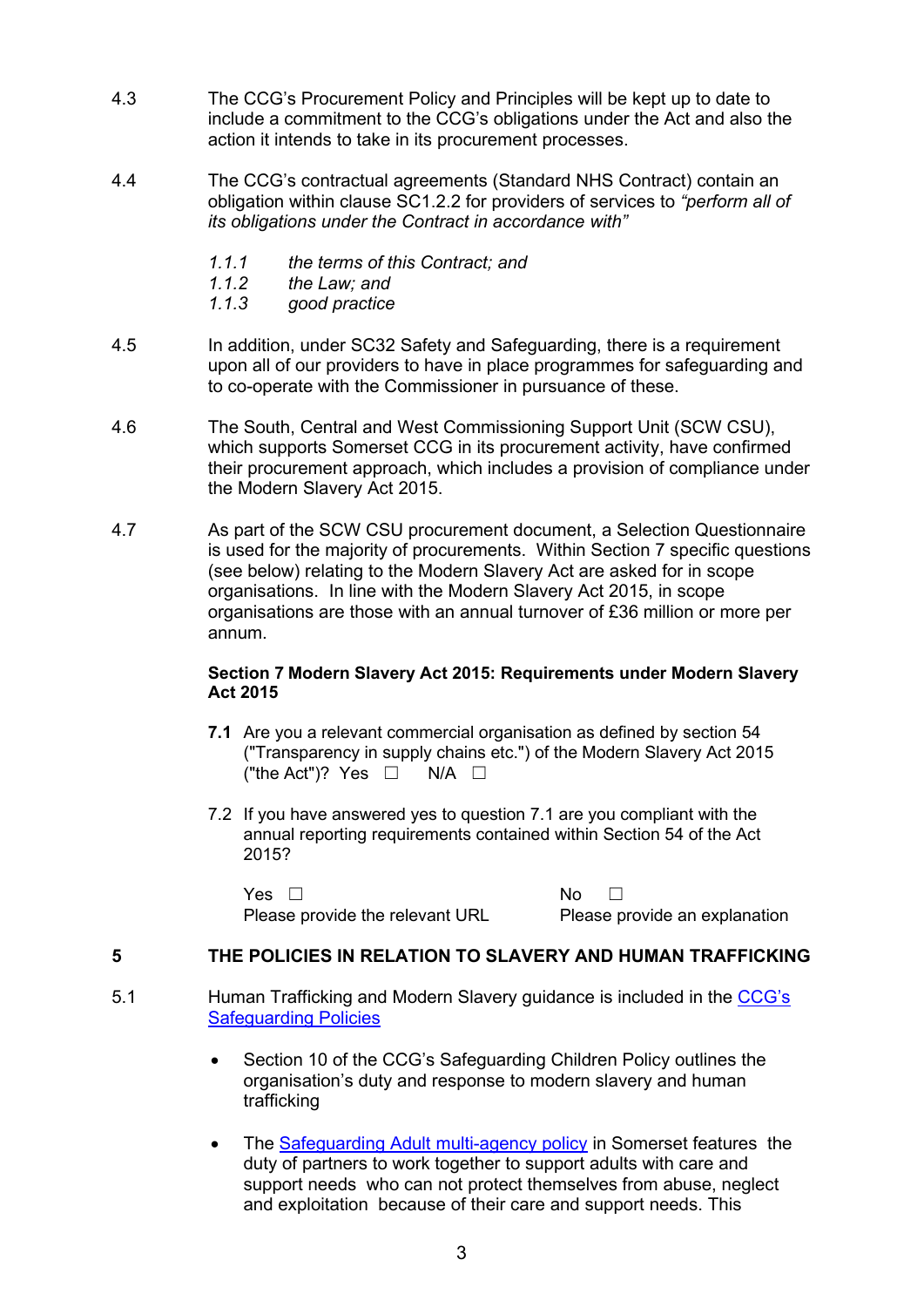includes adults who are being exploited through modern slavery and human trafficking. The CCG Safeguarding Adults policy outlines modern slavery in point 7.5.

5.2 The response to Human Trafficking and Modern Slavery is co-ordinated under the Somerset Safeguarding Children Partnership, Somerset Safeguarding Adult Board and Safer Somerset Partnership processes.

#### **6 THE DUE DILIGENCE PROCESSES IN RELATION TO MODERN SLAVERY AND HUMAN TRAFFICKING IN BUSINESS AND SUPPLY CHAINS**

- 6.1 Somerset CCG is committed to ensuring that there is no Modern Slavery or Human Trafficking in our supply chains or in any part of our business.
- 6.2 Somerset CCG adheres to the National NHS Employment Checks/Standards. This includes employees' UK address, right to work in the UK and suitable references.
- 6.3 Somerset CCG has in place systems to encourage the reporting of concerns and the protection of whistle-blowers. Where possible, we build longstanding relationships with our Providers and make clear our expectations of business behaviour. With regard to national or international supply chains, we expect these entities to have suitable anti-slavery and human trafficking policies and processes in place.

#### **7 THE PARTS OF THE CCG'S BUSINESS AND SUPPLY CHAINS, WHERE THERE IS A RISK OF MODERN SLAVERY AND HUMAN TRAFFICKING TAKING PLACE, AND THE STEPS THE CCG HAS TAKEN TO ASSESS AND MANAGE THAT RISK**

- 7.1 Somerset CCG is committed to social and environmental responsibility and has zero tolerance for Modern Slavery and Human Trafficking. Any identified concerns regarding Modern Slavery and Human Trafficking would be escalated as part of the organisational safeguarding process and in conjunction with partner agencies, such as the Local Authority and Police.
- 7.2 The NHS supply and procurement chain ensures that providers have measures in place to tackle modern slavery and human trafficking as part of being accepted as a trusted partner.

#### **8 THE EFFECTIVENESS IN ENSURING THAT MODERN SLAVERY AND HUMAN TRAFFICKING IS NOT TAKING PLACE IN ITS BUSINESS OR SUPPLY CHAINS, MEASURED AGAINST SUCH PERFORMANCE INDICATORS AS IT CONSIDERS APPROPRIATE**

- 8.1 Somerset CCG aims to be as effective as possible in ensuring that Modern Slavery and Human Trafficking is not taking place in any part of our business or supply chains:
	- i) Liaison with Safeguarding Leads within Provider services and Somerset County Council to identify safeguarding referrals pertaining to modern slavery and the outcomes of investigations undertaken.